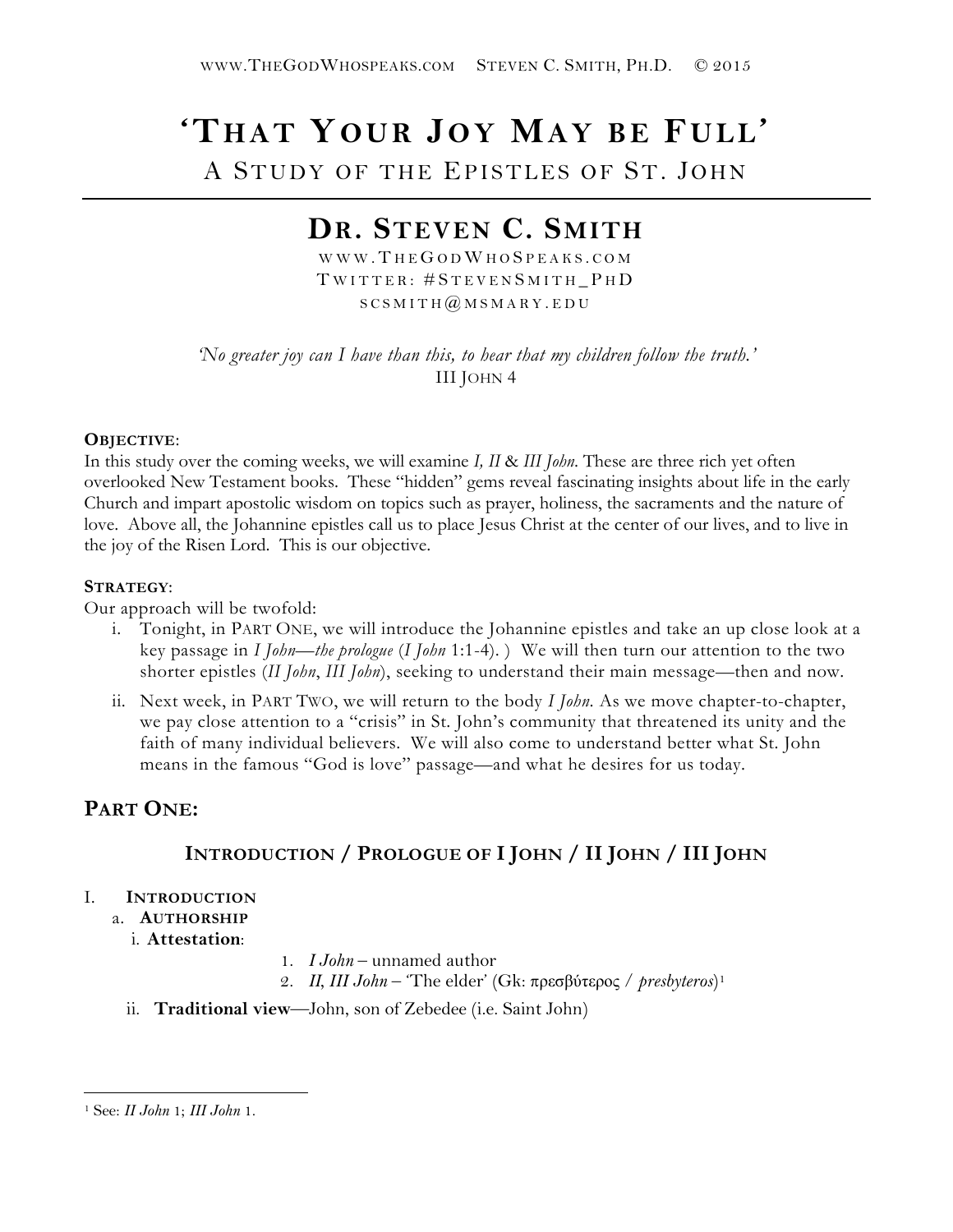iii. **Modern view**—"Another John," known as the *Presbyter / Elder*, a disciple of St. John. Some believe this "second John" was responsible for the content of all three epistles, as well as the "compiler / editor" of *John's Gospel* and specifically, *John* 21.

### iv. **Analysis**

- 1. On one hand, apostolic authorship of the Johannine epistles was accepted by many patristic figures from the early 2nd century; this is important testimony. St. Justin Martyr's *Dialogue* and St. Irenaeus' *Against Heresies* cite quotations of *I-III John*, which supports their apostolic credentials.
- 2. On the other hand, modern scholarship is not without cause in raising such questions, given the above. This theory finds support from, among others, Pope Benedict XVI.[2](#page-1-0)
- 3. Yet, studies suggest that there are numerous literary parallels, speech patterns, etc. between the *Gospel of John* and the Johnannine epistles, such that the plausibility of a "common" author by no means should be ruled out.

## v. **Our view / Conclusion**

- 1. Based upon all of the evidence, as well as the witness of Sacred Tradition, we confidently accept apostolic authorship for all of the Johannine writings to the NT (*Gospel, Epistles &*  Revelation).
- 2. To be clear, though—provided one holds to a *robust view* of the inspiration of Sacred Scripture (*Dei Verbum* 12), under the direction of the Holy Spirit, there is some flexibility with regard to the identity of the human author.<sup>[3](#page-1-1)</sup>
- b. **DATE—**Sometime after the composition of the *Gospel of John* (@ 90-110 A.D.)
- c. **OCCASION OF LETTERS**—To encourage the faithful believers with whom the author has an authoritative relationship as "teacher" (i.e. Apostle).
- d. **KEY THEMES—**All three epistles share a number of themes, including: faithfulness to Jesus / Jesus's commandments, confession of sin, "love," etc. A recurrent theme is *knowing and living in the 'truth'* and persevering / abiding in this same truth, especially in light of schismatic beliefs, under the influence of a false teacher ("antichrist").

# **II. PROLOGUE OF I JOHN**

<sup>1</sup> That which was from the beginning, which we have heard, which we have seen with our eyes, which we have looked upon and touched with our hands, concerning the word of life— $\degree$  the life was made manifest, and we saw it, and testify to it, and proclaim to you the eternal life which was with the Father and was made manifest to us— $<sup>3</sup>$  that which we have seen and heard we proclaim</sup> also to you, so that you may have fellowship with us; and our fellowship is with the Father and with his Son Jesus Christ. <sup>4</sup> And we are writing this that our joy may be complete.

- a. **V 1**
	- i. *FROM THE BEGINNING* (Greek: *'ap archés*) Possibly a reference to the "beginning" of Jesus' earthly ministry, i.e. His baptism. More likely, as we will show, it is a reference to Jesus' eternal Sonship, i.e. who was "*in the beginning* with God" (*John* 1:1)[4](#page-1-2)
	- ii. *WE* Numerous first-person references (*we, our, us*) underscore the "eyewitness testimony" of these letters.<sup>[5](#page-1-3)</sup>

<sup>2</sup> Pope Benedict, *Jesus of Nazareth*, vol. I, ch. 8.  $\overline{a}$ 

<span id="page-1-3"></span><span id="page-1-1"></span><span id="page-1-0"></span><sup>3</sup> One caveat: that the presumed author had *direct contact* with an Apostle, e.g., this "Second John" was a disciple of St. John. A Catholic approach could not and should not support any approach that rules out either apostolic authorship—OR—direct apostolic influence upon the author (i.e. disciple of).

<span id="page-1-2"></span><sup>4</sup> *John* 1:1-2 In the beginning was the Word, and the Word was with God, and the Word was God. *He was in the beginning with God.*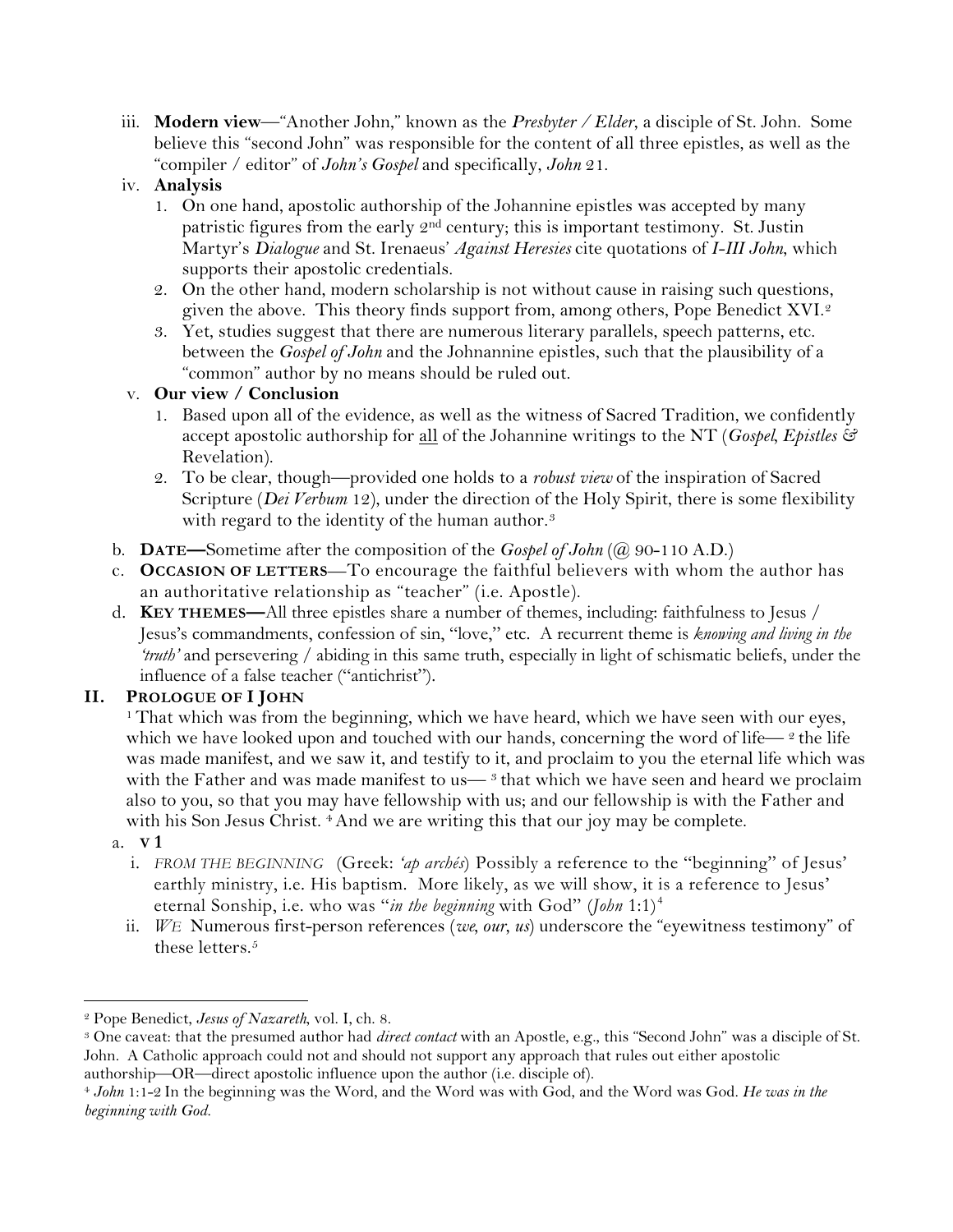- iii. *HEARD / SEEN / TOUCHED* 
	- 1. Why do we place all of our confidence in the Four Gospels [and these epistles]? One key reason: we trust the *sources*. Above all, the Source is the Holy Spirit. Additionally, we affirm the human sources, and their *eye-witness* testimony.
	- 2. These verbs (*heard, see, looked upon, touched*) indicate the "tactile, hands-on" nature of this apostolic testimony. He and the other apostles were "with" Jesus, heard Him, saw Him with their own eyes, touched Him with their own hands, in the flesh.
- iv. *WORD OF LIFE* The Good News of the Gospel
- 

 $\overline{a}$ 

- i. *THE LIFE WAS MADE MANIFEST / WE SAW IT ...* Jesus Christ came in the flesh (*John* 1:14) and was revealed / made clear" (Greek: *phaneroō* - See right).
- ii. The incarnation of Jesus was publically witnessed, particularly to His apostles.
- iii. *THE ETERNAL LIFE ... WITH THE FATHER ... MADE MANIFEST TO US* [See Excursus below.]
- iv. *WE PROCLAIM ALSO TO YOU ... FELLOWSHIP WITH US ... OUR FELLOWSHIP IS WITH ...*
- v. CCC # 425 The transmission of the Christian faith consists *primarily in proclaiming Jesus Christ in order to lead others to faith in him*. From the beginning, the first disciples burned with the



#### b. **v 2 WORD STUDY: "REVEALED"**

desire to proclaim Christ: "We cannot but speak of what we have seen and heard" (*Acts* 4:20). And they invite people of every era to enter into the joy of their communion with Christ.

- c. **v 4** *OUR JOY MAY BE COMPLETE.*
	- i. John's ultimate purpose is *chara* "joy." It is unclear in the text whether it should read *'our joy'* (i.e. the apostles) or '*your joy'* (the church / believers) Both are possible.
	- ii. *John* 15:11 persuades us that *'your joy'* is likelier: "These things I have spoken to you, that my joy may be in you, *and that your joy may be full.*"
	- iii. In some respects, the ambiguity is fitting: as the "joy" of the believer(s) increases, so does the "apostolic joy:"
	- iv. *III John* 4: *'No greater joy can I have than this, to hear that my children follow the truth.'*
	- v. **Did You Know ...** When the angel greets the BVM in *Luke's Gospel*, the term "Hail" (i.e. *'Hail, full of grace'*) comes from the same root as *chara* in *I John*—"joy."[6](#page-2-0)
		- 1. The term in *Luke* is *chaire* and while some English translations have "Hail," a more precise translation is '*Rejoice!'* (i.e., '*Rejoice, full of grace*.')
		- 2. Other versions that translate *chaire* as "greetings," etc. completely miss the mark. *Chaire*  is found in the Greek OT (LXX) on three occasions. In each occurrence, it refers to '*joy'—*specifically, the 'joy' of the Coming One, the Messiah. See: *Zech.* 9:9.[7](#page-2-1)
		- 3. In other words, St. Luke is drawing upon the OT expectations of the coming Messianic joy—as it relates to Mary as the true 'Daughter of Zion."

<sup>5</sup> See: *John* 21:24 This is the disciple *who is bearing witness* to these things, and *who has written these things*; and we

<span id="page-2-0"></span>know that *his testimony is true.*<br><sup>6</sup> Luke 1:28 "And he came to her and said, 'Hail [Greek chaire] full of grace, the Lord is with you!"<br><sup>7</sup> Zech. 9:9 "Rejoice greatly [Greek: chaire] O daughter of Zion! Shout aloud, O da

<span id="page-2-1"></span>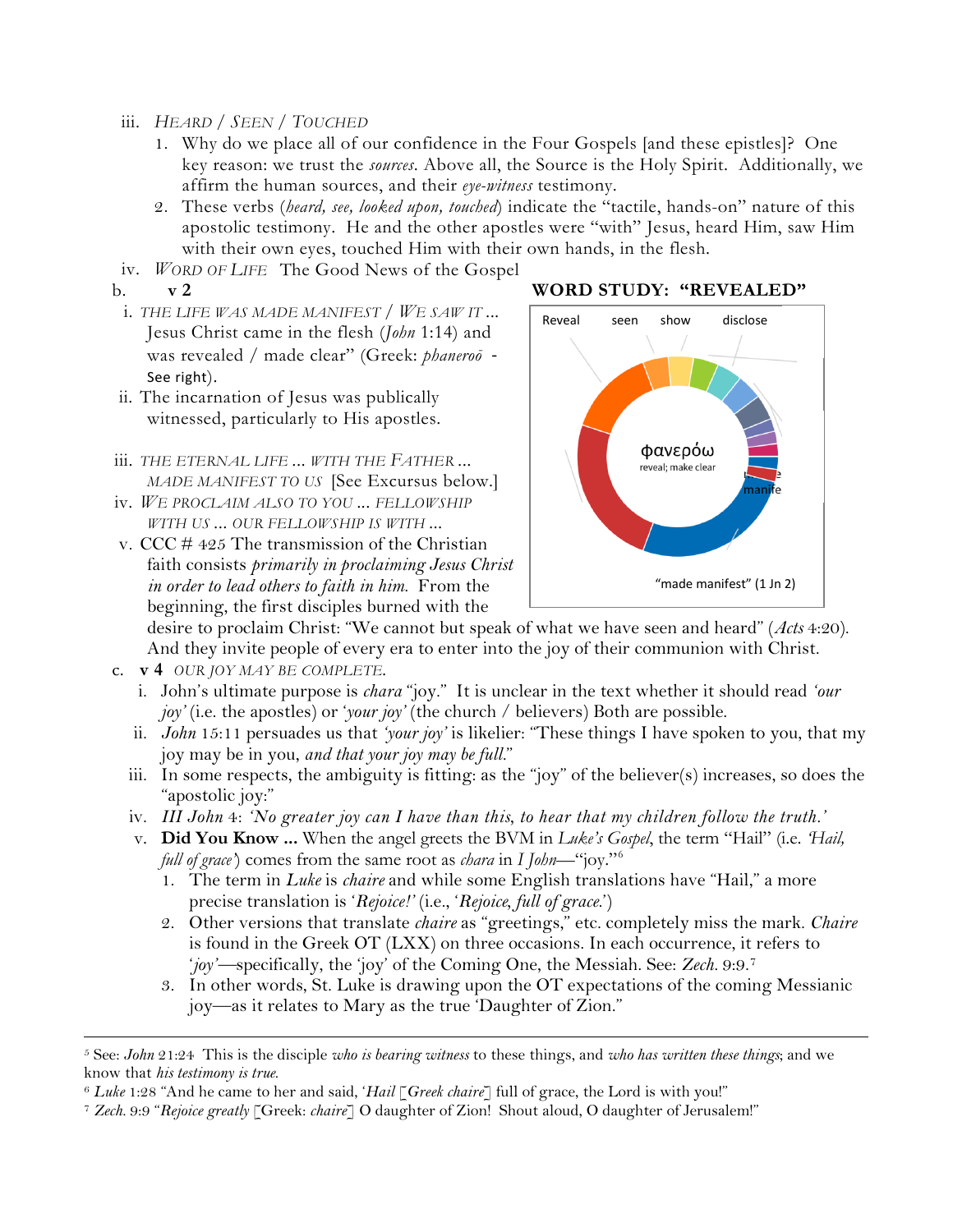#### d. **Excursus: 'We Beheld Him" (I John 1:2)**

- i. A key portion of this prologue is v. 2: "*The life was made manifest, and we saw it, and testify to it, and proclaim to you the eternal life which was with the Father and was made manifest to us ..."*
- ii. The impact of what was explained above is deepened when we study the passage in light of John's *other prologue*, i.e. *John* 1:1-18.
- iii. The *Gospel of John* begins unlike any of the Gospels, with a deeply theological overture to the 'Logos', i.e. Jesus. Let us turn to it...
- iv. In *John* 1:1-3, the Evangelist declares the *eternality* of Jesus, the Divine Son: *"In the beginning was the Word, and the Word was with God, and the Word was God. 2 He was*  in the beginning with God; all things were made through him, and without him was not *anything made that was made."*
- v. This truth— Jesus' eternal, divine life with God the Father is the first great mystery of the Gospel.
- vi. Along with this is the second great mystery—the Incarnation of the Logos, is announced in *John* 1:14a—

*"And the Word became flesh and dwelt among us, full of grace and truth..."*

vii. Yet, this is only the first half of v. 14. The remainder is as important, for similar but different reasons:

John 14:b, c "... *we have beheld his glory, glory as of the only Son from the Father."*

- viii. Compare *John* 1:14b, c with *I John* 1:2—"*The life was made manifest, and we saw it, and testify to it, and proclaim to you the eternal life which was with the Father and was made manifest to us ..."*
- ix. Clearly, both prologues are giving us vital information about why we must heed their message; namely, the Divine life of the Son of God was "hidden" from all of eternity, until the Incarnation.
	- x. And while His Incarnation was revealed "to the world" in some sense (e.g. Infancy Narratives), the full manifestation of the Son in the flesh was "made manifest" of the Apostles.
- xi. It was the Apostles who "beheld Him"—they are the "we" of 1:14, and the "we" who saw and testify on His behalf.
- xii. Similar to *I* John, the prologue of *John* explains the relationship between: (a) the Father and the Son; (b) The Son and the Apostles; and (c) the Apostles and the Church: *John* 1:16 *And from his fullness have <u>we all</u> received, grace upon grace.*
- xiii. The "we all" of v. 16 is *different from* the "we" of v. 14. The "we" of v. 14 is the Apostles, and the "we all" of v. 16 is the Church.
- xiv. Compare this with *I John* 1:3, "*that which we have seen and heard we proclaim also to you [i.e. 'we all']"*
- xv. Finally, in *John* 1:17, the Evangelist seems to take a "theological detour" from this eternal-Logos Christology and the explanation of his own apostolic witness, to talk about Moses: *"For the law was given through Moses; grace and truth came through Jesus Christ."*
- xvi. But is this a "detour?" Hardly. The conclusion of the prologue is directly related to everything that the Evangelist has been saying about his "beholding" the Divine Son, Jesus: *"No one has ever seen God; the only Son, who is in the bosom of the Father, he has made him known."*
- xvii. Here, the mention of Moses takes on its deeper meaning. In the OT, no figure surpassed Moses, who God knew "face to face"—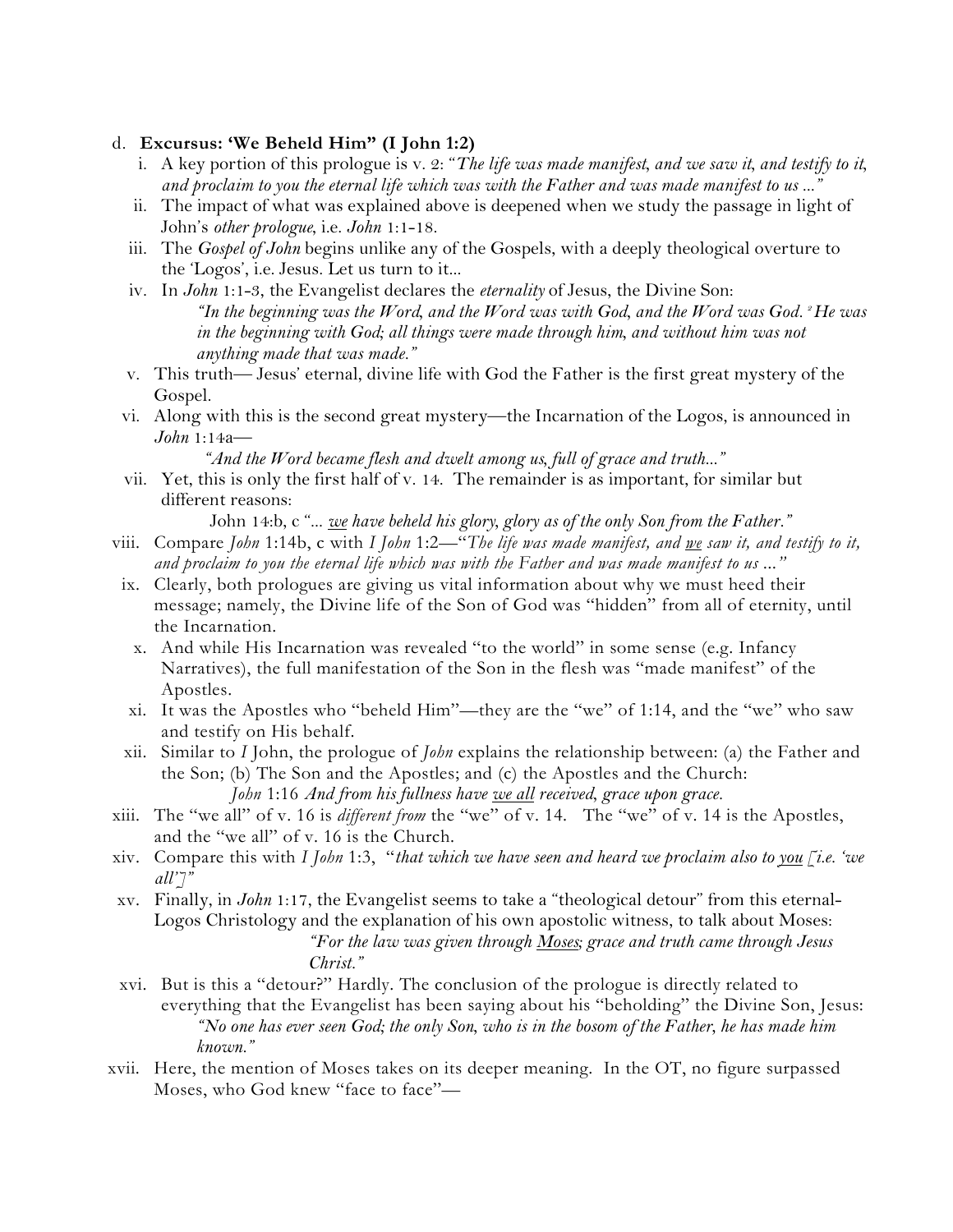*Deut.* 34:10 "And there has not arisen a prophet since in Israel like Moses, whom the LORD knew *face to face*."

- xviii. Earlier in his life, Moses prayed that God would *"reveal His glory"*: *Exod.* 33:18 -19 "Moses said, '*I pray thee, show me thy glory.'* And he said, 'I will make all my goodness pass before you, and will proclaim before you my name 'The LORD'; and I will be gracious to whom I will be gracious, and will show mercy on whom I will show mercy.'"
- xix. Yet, God insists that Moses will not see God's face, "'But,' he said, '*you cannot see my face; for man shall not see me and live*.'"
- xx. What is the meaning of this—and how does this help us interpret both the prologue of *John's Gospel* and the prologue of *I John?*
- xxi. The meaning is clear: Moses was God's great Lawgiver, and in some sense, came "closer" to God than any other in Israel.
- xxii. For that reason, Moses was rightly revered as the one who, so to speak, "revealed God" to Israel. And yet, this "revelation" of God by Moses (or any other figure), was *ultimately limited.*
- xxiii. In *John* 1:18, the Evangelist is reminding his hearers—and us—that indeed *no one*, absolutely no one has "seen God." Not Moses, not Abraham, Isaac or Jacob, or any other person.
- xxiv. It is God the Son, Jesus, the Divine Son, Jesus the Logos, who "gazed at God" from all of eternity ... and now, in His Incarnation, *gazes at John*, at St. Peter, at Andrew, Bartholomew, at Thomas, at Phillip – and all the Twelve.
- xxv. In this sense, John humbly, yet boldly proclaims the truth, the mystery, that while Moses himself did not "see God," he and the Twelve *did* – in Jesus Christ.
- xxvi. For this reason, this glorious reason, John "surpasses" Moses, in that he truly "beheld God in the flesh!" And his message is this: "*Listen to me ... listen to my Gospel, as I have had God revealed to me in the flesh. Jesus the Divine Son was 'made manifest' to me and the Twelve ... and we proclaim to you what was revealed to us ... that your joy would be complete."*

More briefly, let us now turn to and consider the content of the two shorter epistles, II and III John ...

#### **III. II JOHN**

- a. **v. 1**
	- i. *THE ELDER* (Or "Presbyter".) A title of dignity / authority, with "priestly" connotations.
	- ii. *THE ELECT LADY AND HER CHILDREN* a local church community under the author's care, along with its members. The Church is the "bride" of Christ, so the feminine title is fittingly Christological.
	- iii. *WHOM I LOVE IN THE TRUTH* The term "truth" (Greek: *aletheia*) is a dominant theme in all three epistles. It stands in the place of "the gospel" and all that it implies. "Truth" is contrasted with various deceptions, false teachings that John is confronting.
- b. **v. 2** *GRACE AND PEACE* Standard form of apostolic greeting (See: *Rom.* 1:7*, Rev.* 1:4)
- c. **v. 4** *SOME OF YOUR CHILDREN* May be a reference to the "crisis" of belief, which John's churches were experiencing. See also v. 7, which makes mention of "deceivers" in the world. (More details on the crisis will be explained in Part II next week.)
- d. **v. 5-6**